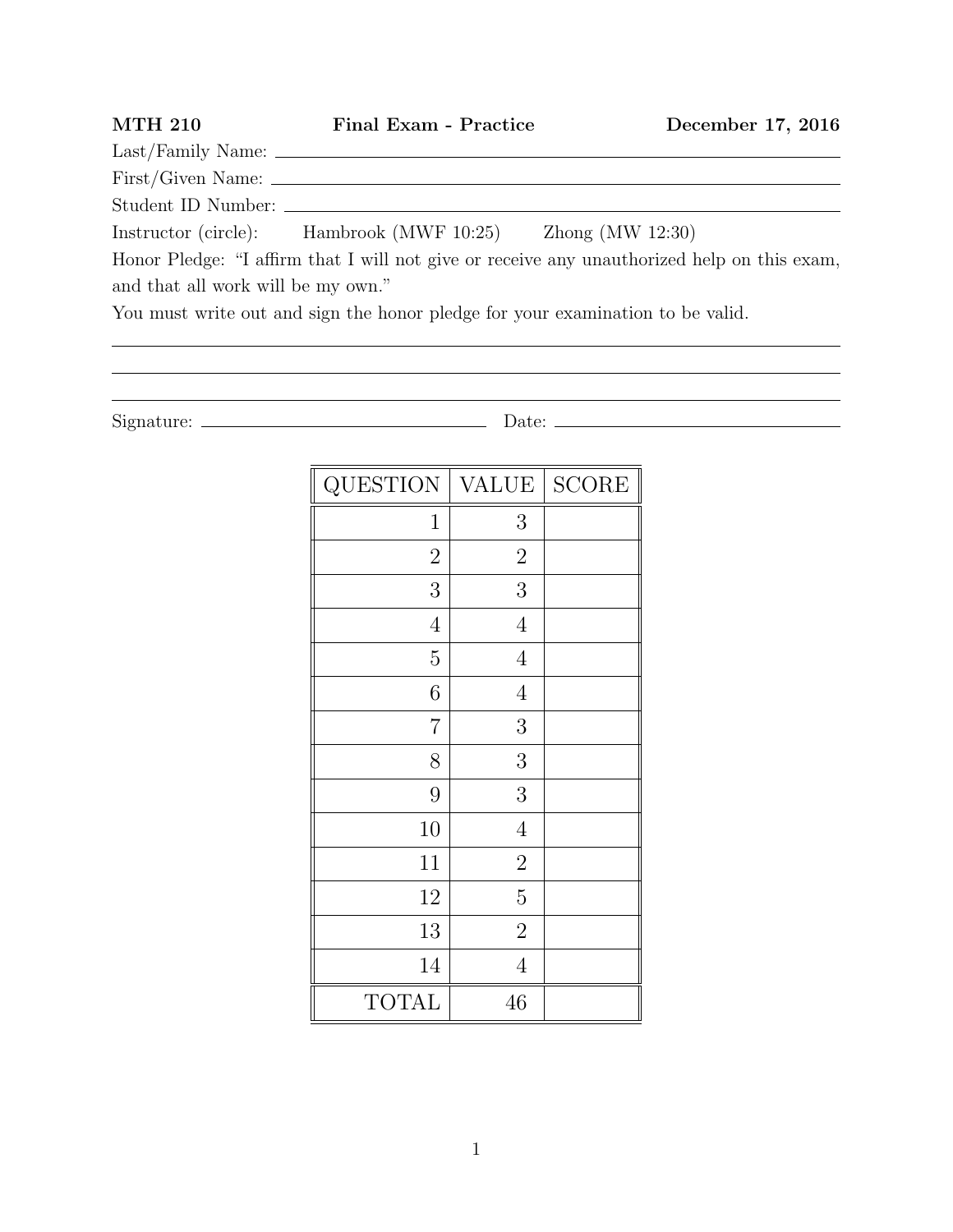### Instructions:

- Time: 3 hours.
- Write in pencil or pen.
- If you need extra space, use the back of the page, and indicate it.
- You are allowed one sheet of notes (hand-written, single-sided, letter-size paper).
- You are allowed a calculator.
- No other notes, textbooks, phones, or other electronic devices are allowed.
- The last two pages of the exam are a formula sheet and a table of values for the standard normal cdf  $\Phi(t)$ . You may detach them.
- To receive full credit, you must show your work and justify your answers.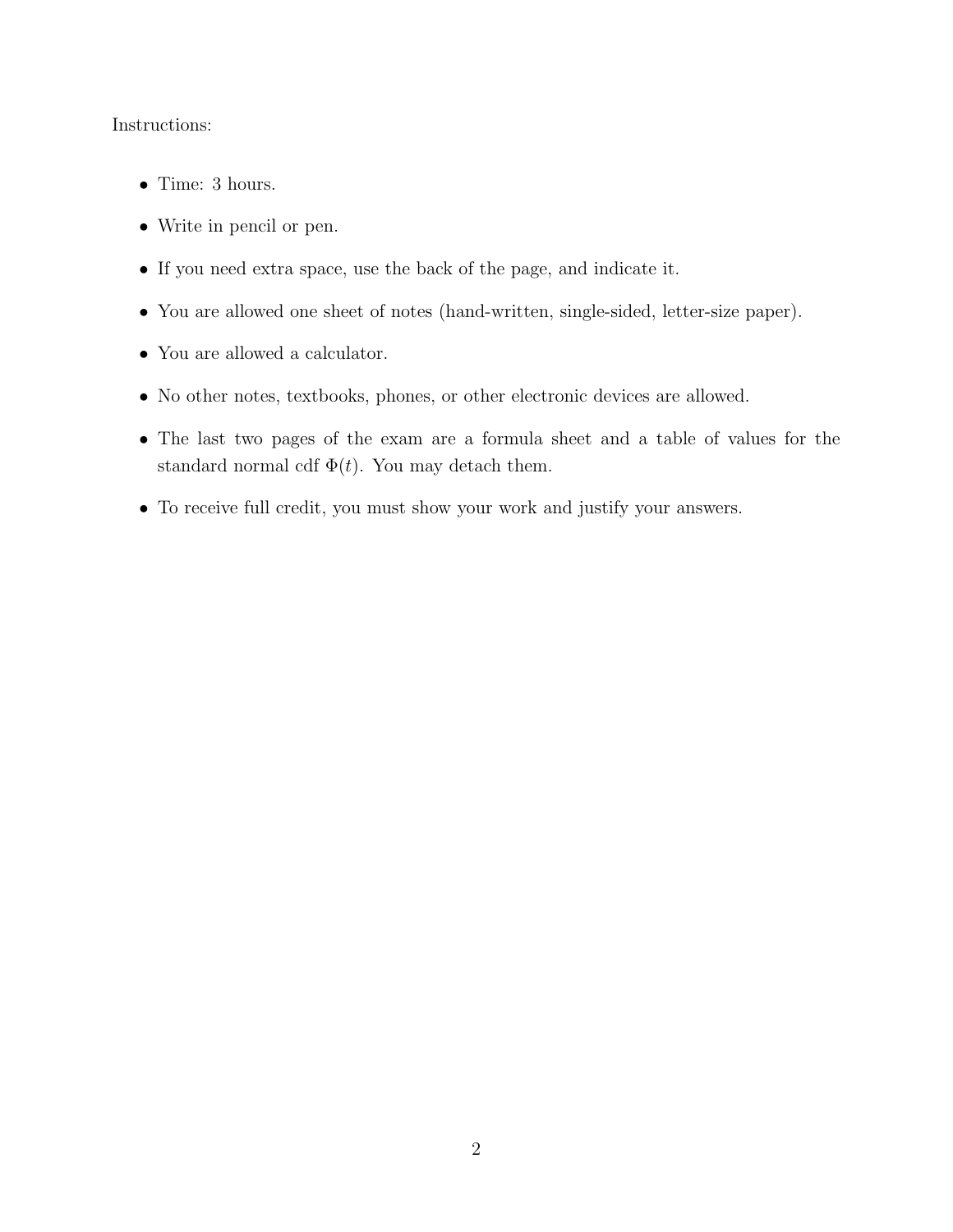1. (3 points) Give a detailed description of what a swap is and how it works. Be sure to explain what the floating leg and the fixed leg are.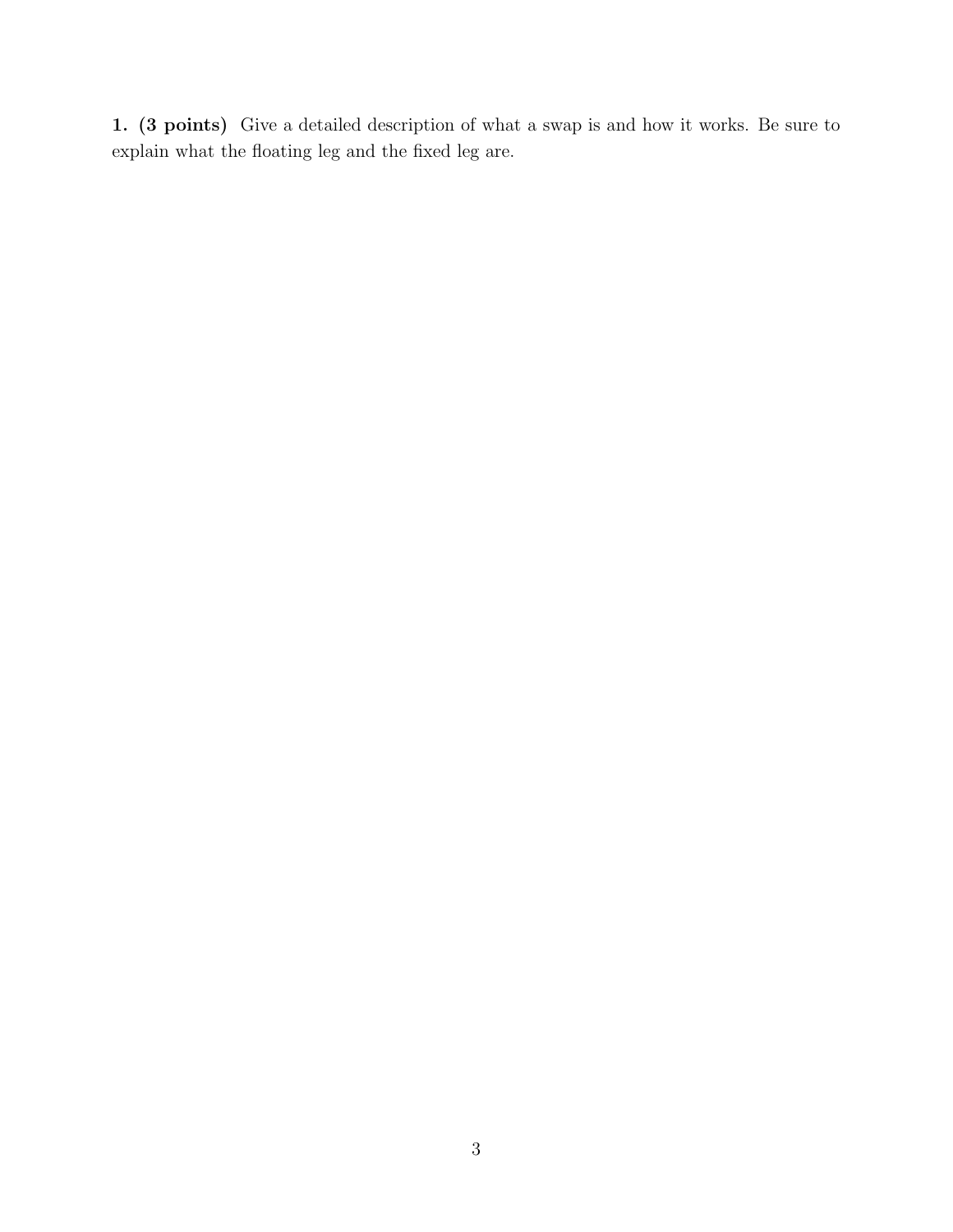2. (2 points) Use a replication argument to show that

$$
Z(t,T) = \frac{1}{1 + (T - t)L_t[t,T]}.
$$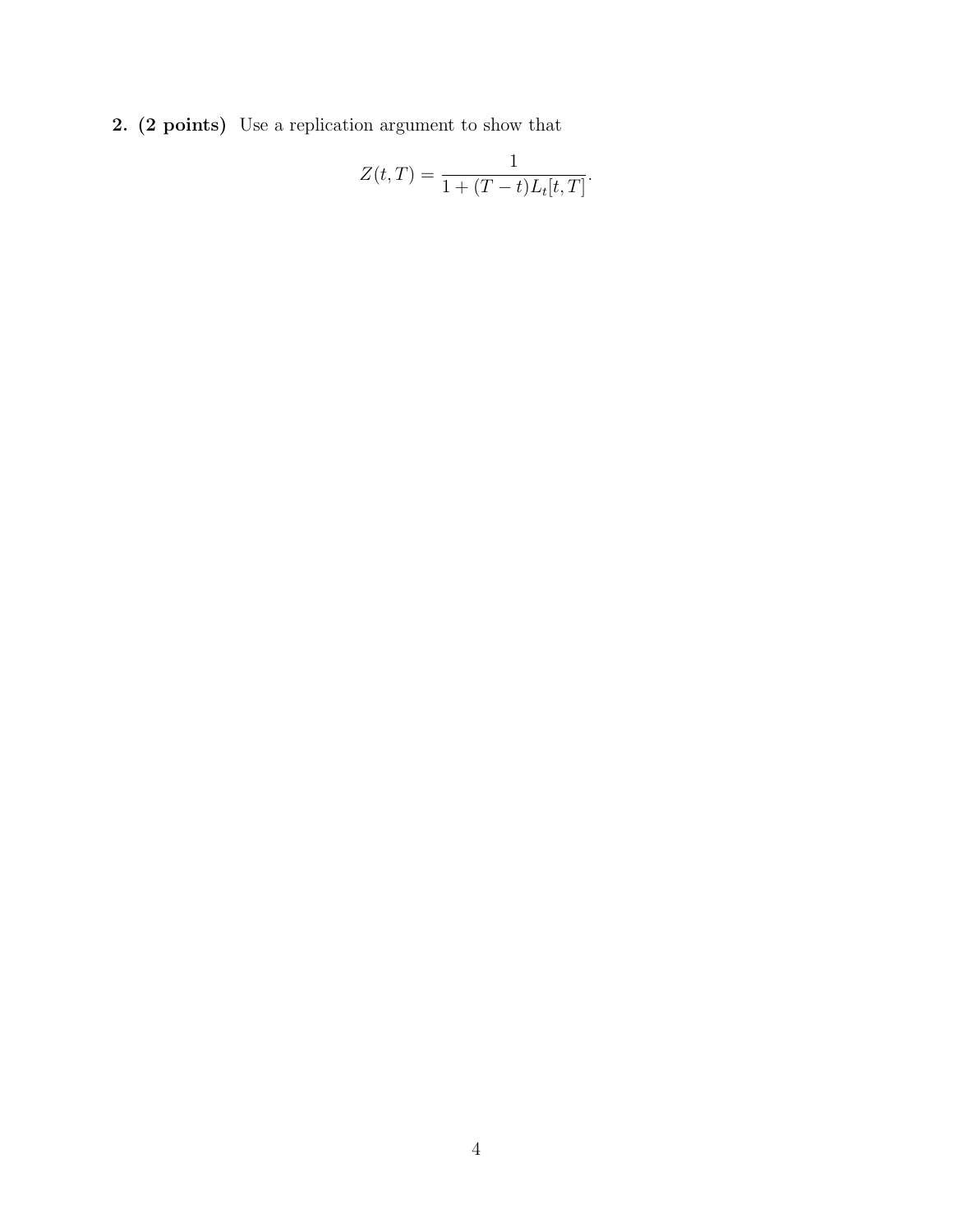3. (3 points) Use a replication argument to prove that the value of a forward contract on any asset is

$$
V_K(t,T) = (F(t,T) - K)Z(t,T)
$$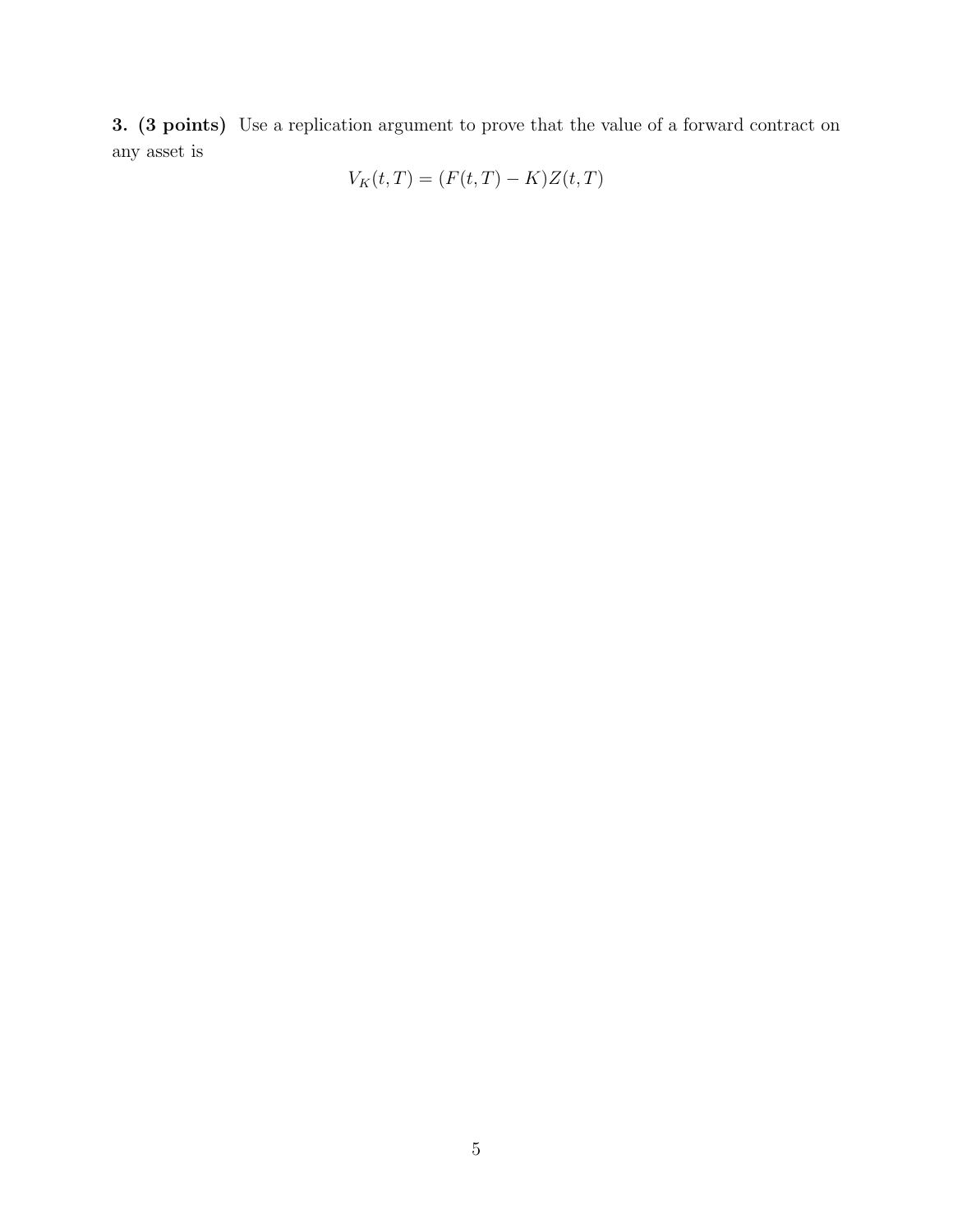4. (4 points) Assume all rates are libor rates. The two-year, four-year, and six-year rates are 1.2%, 1.4%, 1.6% respectively.

(a) Compute the two-year forward four-year rate. This is the forward rate agreed today for the period starting 2 years from now and ending 4 years after that.

(b) Suppose the four-year forward two-year rate is 2%. Determine if there is an arbitrage opportunity. If so, find an arbitrage portfolio. Make sure that you verify the portfolio is an arbitrage portfolio.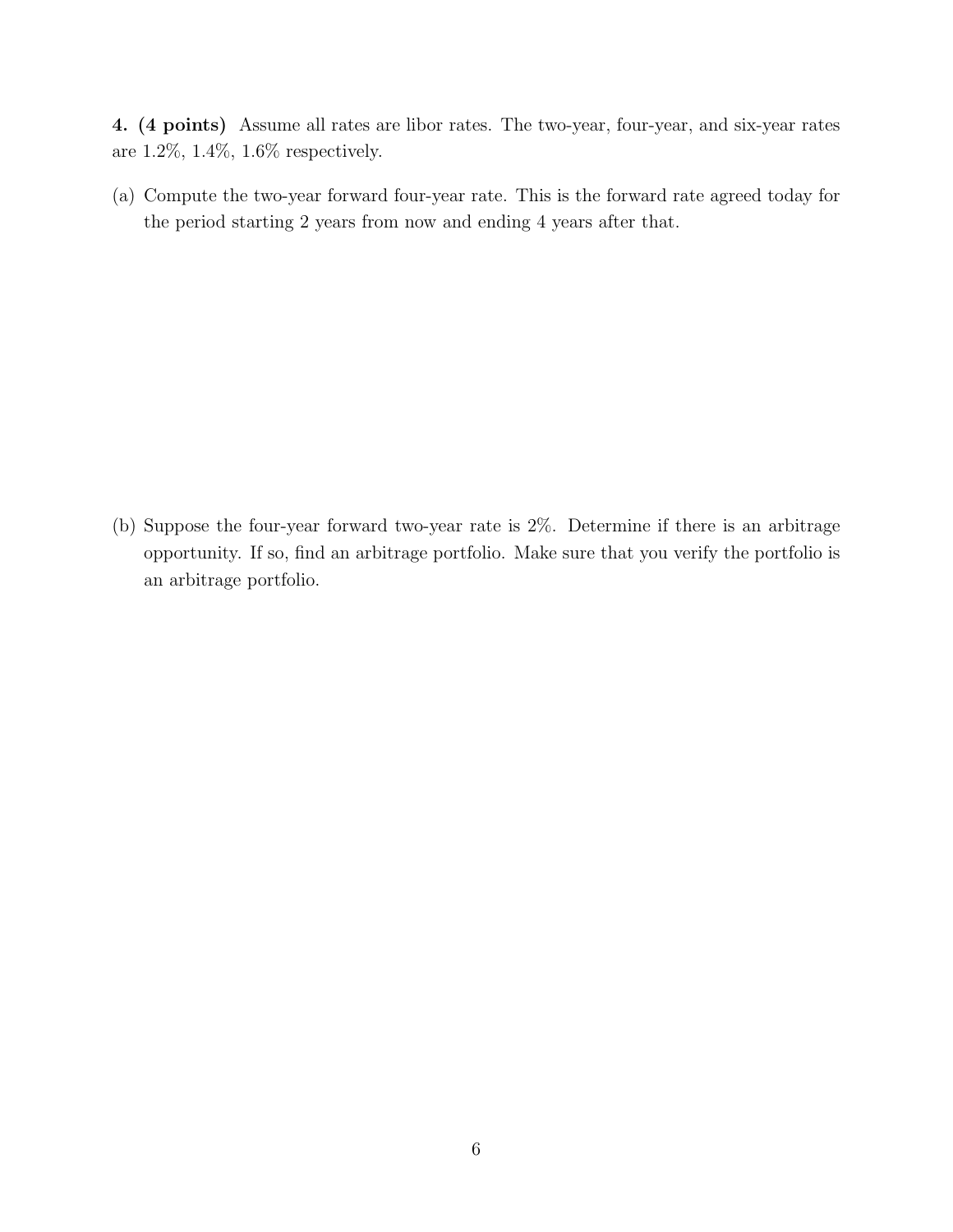5. (4 points) Let  $T_0, \ldots, T_n$  be a sequence of times with  $T_{i+1} - T_i = \alpha$  for all i, where  $\alpha$  is positive constant. A floating rate bond with notional 1, start date  $T_0$  and maturity  $T_n$  is an asset that pays 1 at  $T_n$  and coupon payments  $\alpha L_{T_i}[T_i, T_i + \alpha]$  at times  $T_{i+1}$  for  $i = 0, 1, \ldots, n - 1.$ 

(a) Express the value at  $t \leq T_0$  of a coupon payment  $\alpha L_{T_i}[T_i, T_i + \alpha]$  at  $T_{i+1}$  as the difference of two ZCB prices. Hint: Consider a FRA with fixed rate (delivery price)  $K = 0$ .

(b) Express the value at  $t \leq T_0$  of the floating rate bond as the price of a ZCB.

(c) Using a replication argument, find the forward price  $F(t, T)$  for the floating rate bond when  $t < T < T_0$ .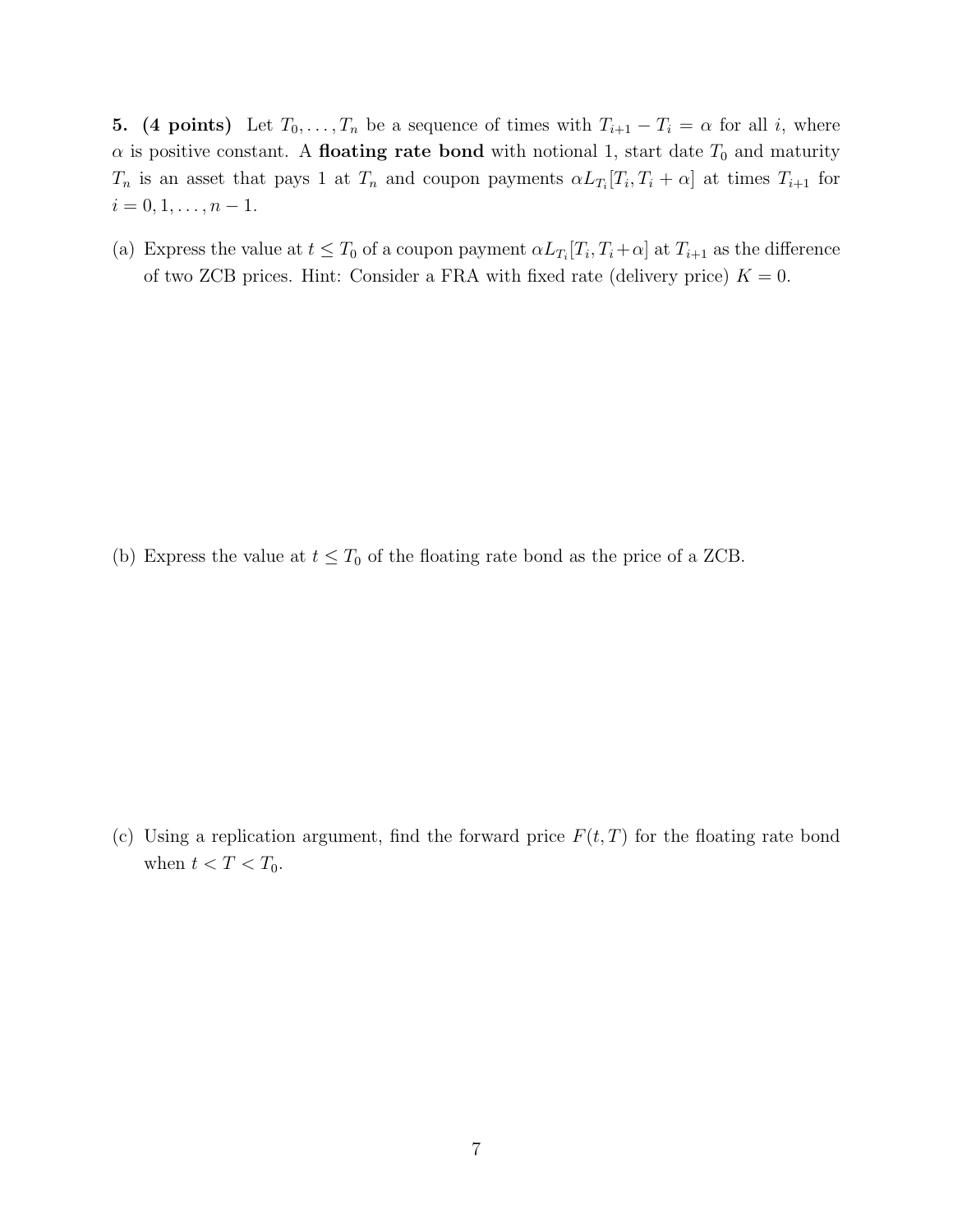#### 6. (4 points)

Assume  $0 < K_1 < K_2$ . Consider a  $K_1$  straddle option  $(+1 K_1 \text{ call and } +1 K_1 \text{ put})$  that knocks out (i.e., has payout zero) if  $S_T > K_2$ . Maturity is T and the underlying asset is a stock paying no income.

(a) Write down the payout at maturity:

$$
g(S_T) = \left\{\rule{0cm}{1.25cm}\right.
$$

(b) Draw the payout profile (the graph of payout at maturity versus stock price at maturity).

(c) Assuming the Black-Scholes model, write down an integral expression for the price of this option.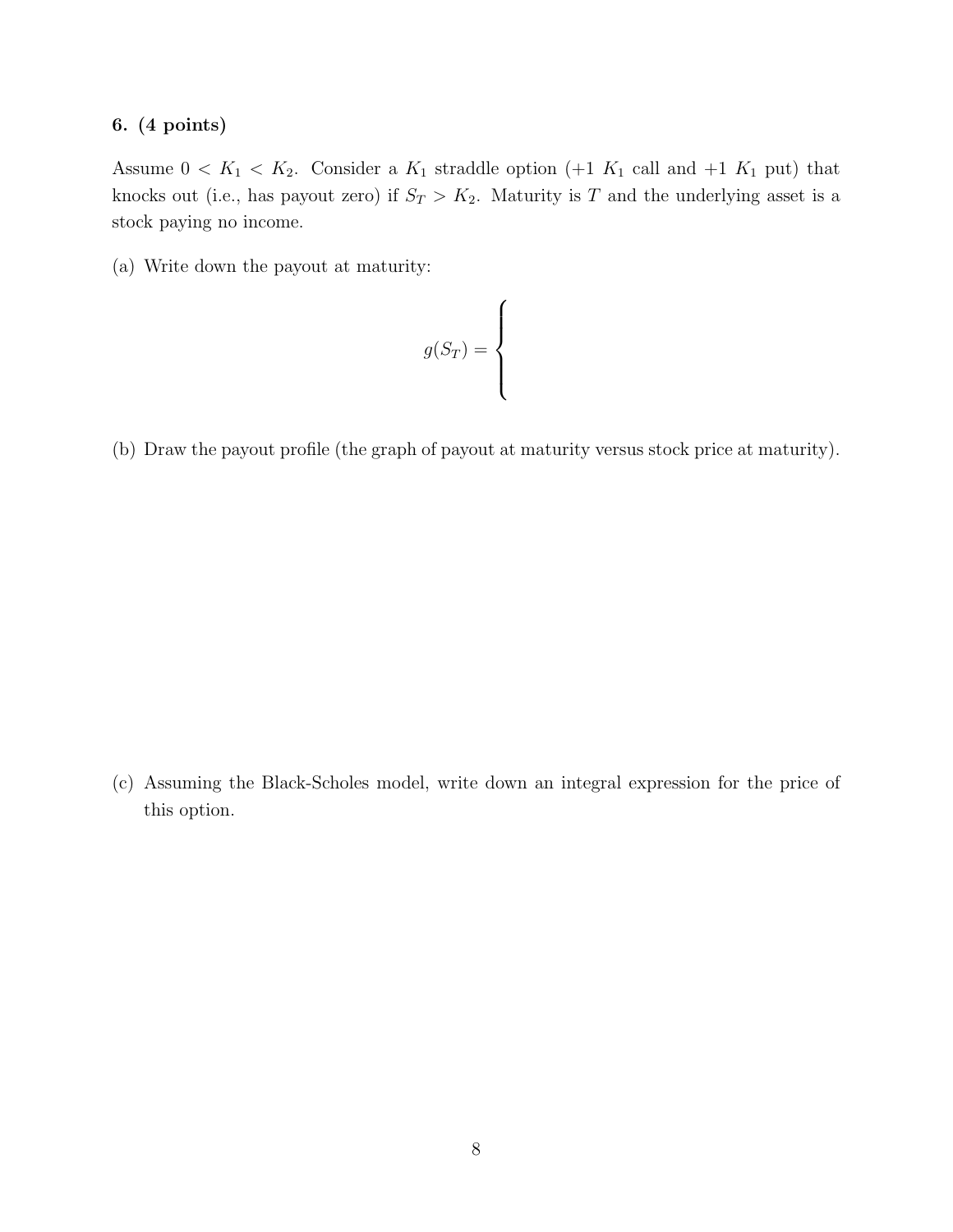7. (3 points) Consider options I-V below, where  $K_2 = K_1 + \beta$ ,  $K_3 = K_2 + \beta$ , and  $\beta$ is a positive constant. Assume all options are European style with maturity T and the underlying asset is a stock paying no income. A "K call" is call option with strike price  $K$ . I.  $K_1$  put

II.  $K_3$ ,  $K_2$  put spread (+1  $K_3$  put and −1  $K_2$  put)

III.  $(K_1, K_2, K_3)$  call butterfly  $(+1 K_1 \text{ call}, -2 K_2 \text{ call}, \text{ and } +1 K_3 \text{ call})$ 

IV. Digital call with strike  $K_1$  and payout  $\beta$ . In other words, the option whose payout at T is

$$
\begin{cases} \beta & \text{if } S_T \geq K_1 \\ 0 & \text{if } S_T < K_1 \end{cases}
$$

V.  $(K_1, K_3)$  digital call spread with payout  $\beta$ . This is a portfolio of +1 digital call with strike  $K_1$  and payout  $\beta$  and  $-1$  digital call with strike  $K_3$  and payout  $\beta$ .

For each pair below, choose the most appropriate relationship between prices at time  $t < T$ out of  $=$ ,  $\geq$ ,  $\leq$ , and ?, where ? means the relationship is indeterminate.

|     | А        | $\cdot$<br>$\geq, \leq, =$ | B        |
|-----|----------|----------------------------|----------|
| (a) | T        |                            | $\rm II$ |
| (b) | $\rm II$ |                            | III      |
| (c) | III      |                            | IV       |
| (d) | III      |                            |          |
| (e) | IV       |                            |          |
| (f) |          |                            | IV       |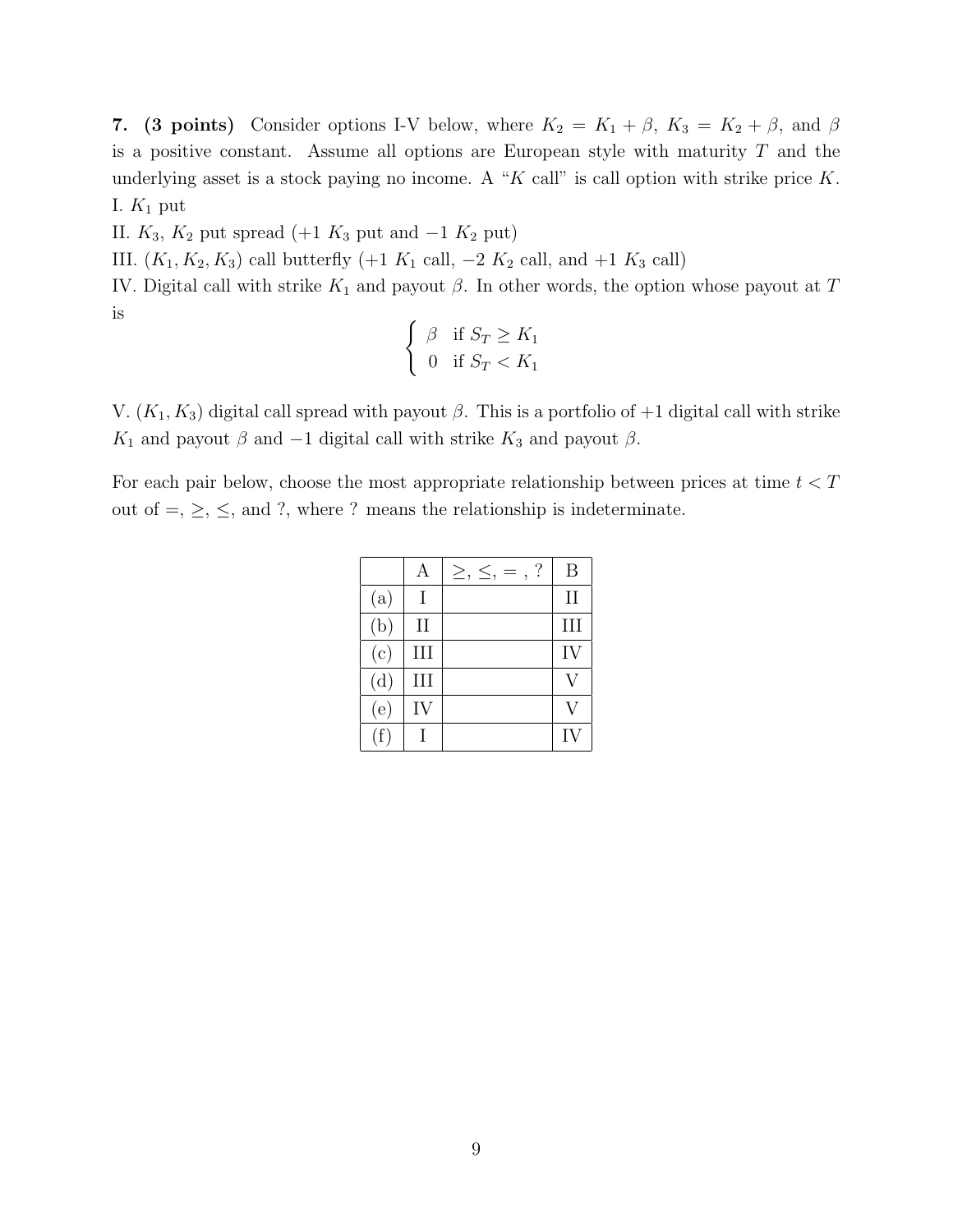# 8. (3 points)

(a) Suppose that a stock paying no income is trading at price 15.60 per share. European calls on the stock with strike 15 and exercise date in three months are trading at price 2.83. The three-month continuous interest rate is  $r = 6.72\%$ . What is the price of a European put with the same strike and exercise date?

(b) Repeat part (a) for a stock paying dividends at continuous rate  $q = 3\%$ .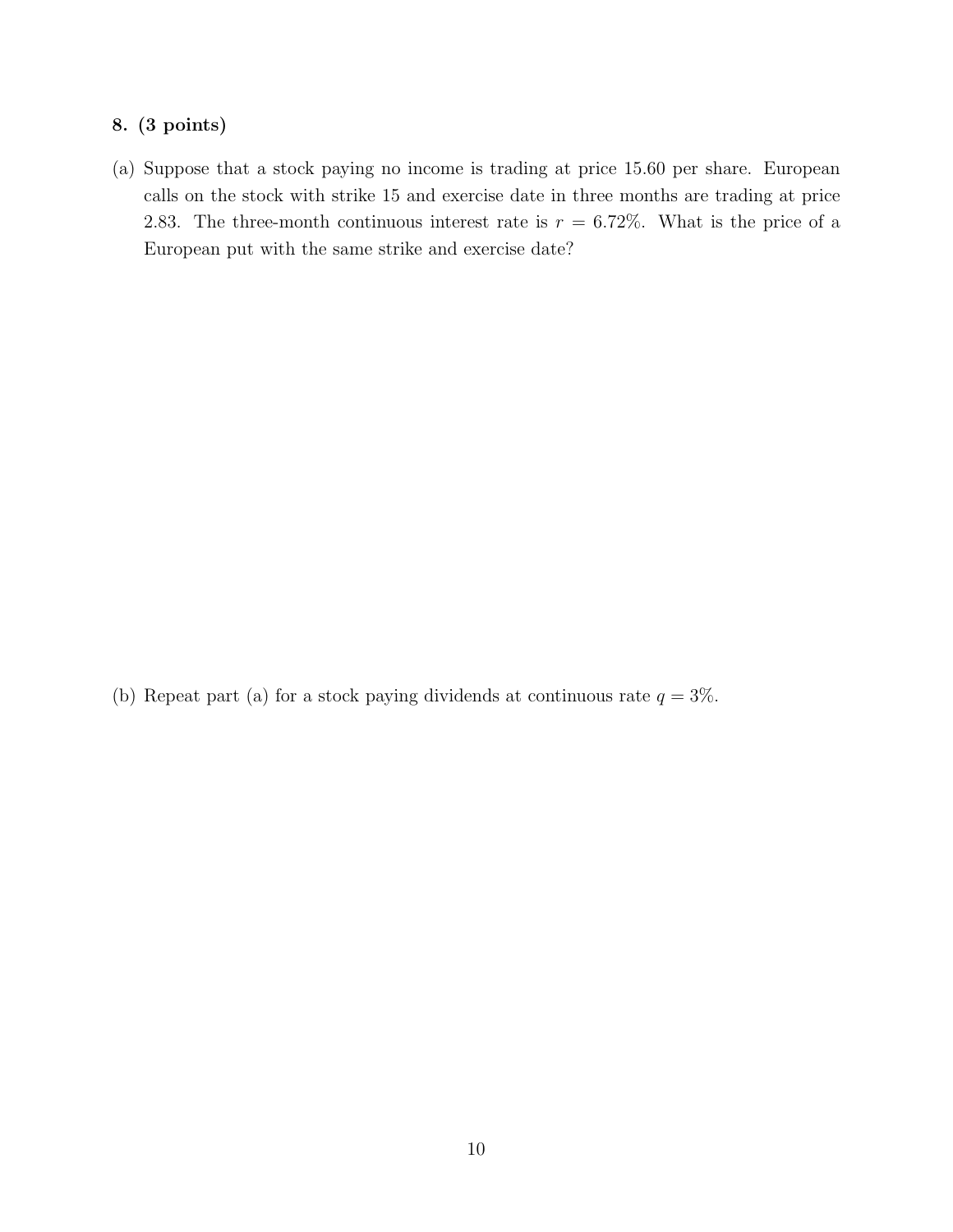9. (3 points) Suppose 10-strike American puts on a stock paying no income are trading at price 11. Determine if there is an arbitrage opportunity. If so, explain how to construct an arbitrage portfolio. Be sure to verify it is an arbitrage portfolio.

10. (4 points) Assume the Black-Scholes model for a stock paying no income.

(a) Use put-call parity to prove that

$$
\frac{\partial C_K(t,T)}{\partial \sigma} - \frac{\partial P_K(t,T)}{\partial \sigma} = 0
$$

(b) Determine whether vega is positive, negative, zero, or indeterminate for a portfolio consisting of short one call and long one put. Both options are European-style with strike  $K$  and maturity  $T$ .

(c) Repeat (b) for a straddle (a portfolio long one call and long one put).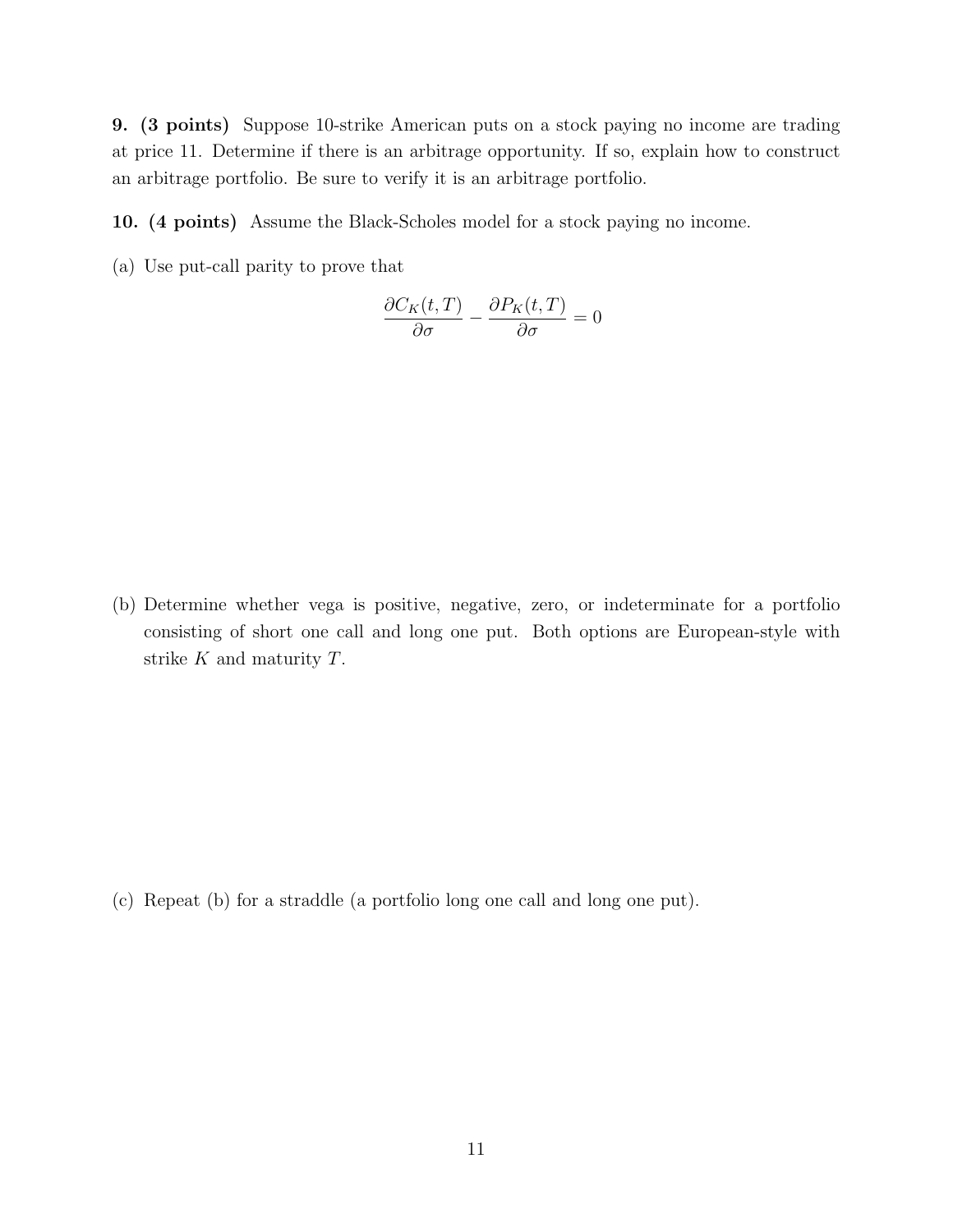11. (2 points) Consider an arbitrage-free binomial tree with parameters  $u, d, r$  and step size  $\Delta T = 1$ . Thus u is the possible percentage up movement in the stock price, d is the possible percentage down movement in the stock price, and  $r$  is the constant annually compounded interest rate. Prove that the risk-neutral probability of an up movement in the stock price is

$$
p^* = \frac{r - d}{u - d}.
$$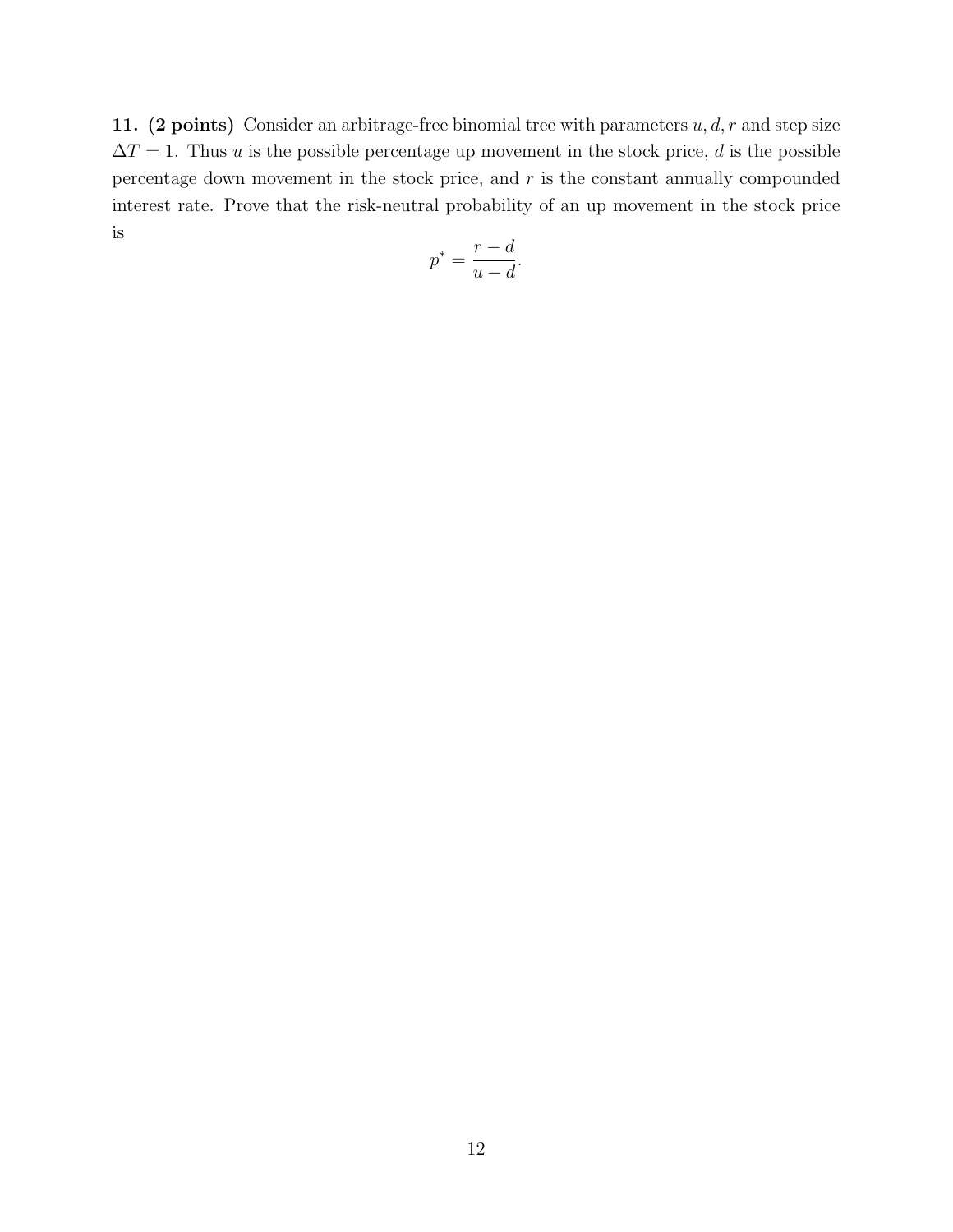12. (5 points) Consider an arbitrage-free binomial tree (with step size  $\Delta T = 1$ ) for a stock paying no income. At time 0, the stock price is 60. At each later time point, the stock price can go up by 40% or down by 20%. The constant annually compounded interest rate is 15%.

(a) Find the price at time 0 of a 88-strike European put on the stock with maturity at 2.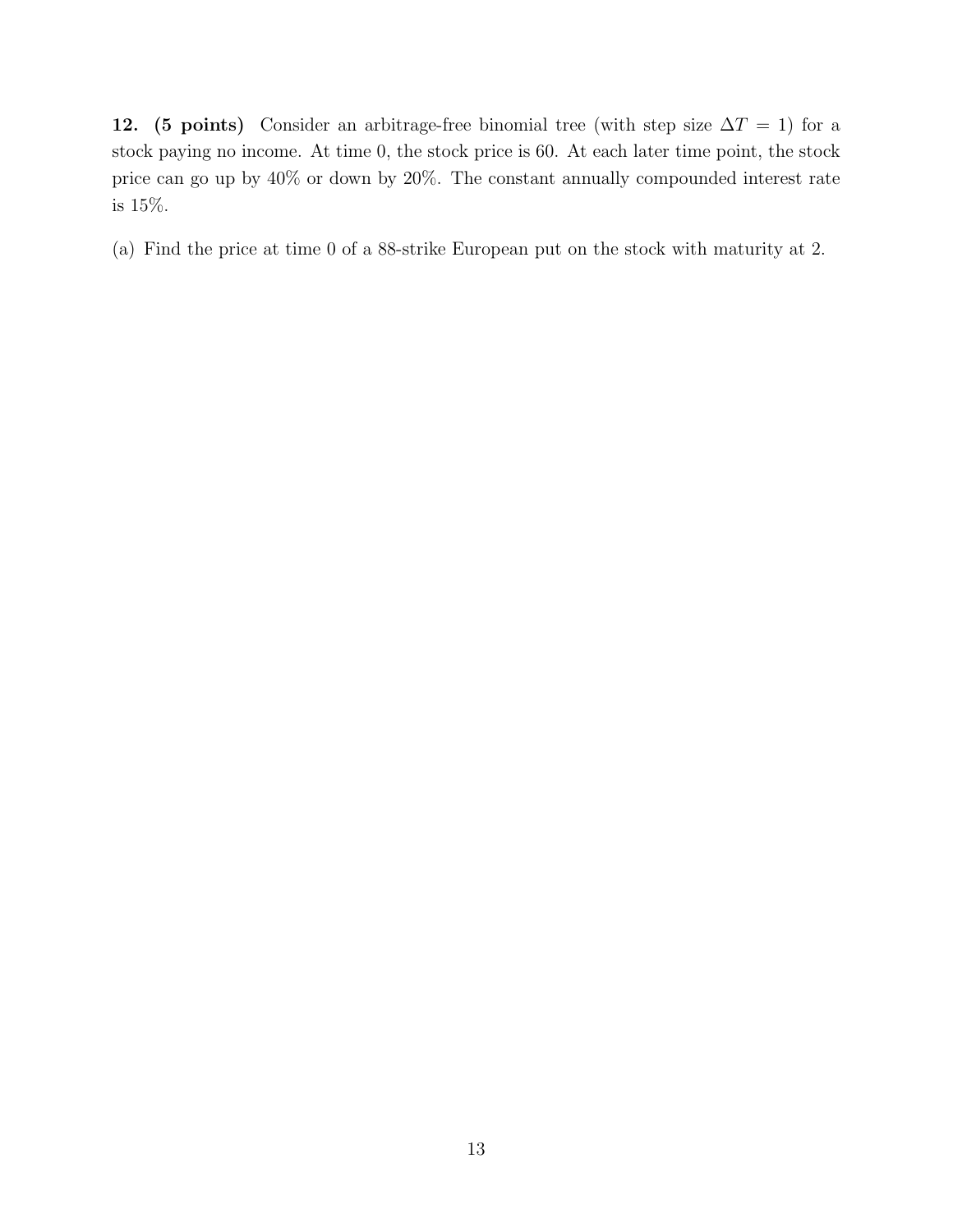(b) Find the price at time 0 of a 88-strike American put on the stock with maturity at 2.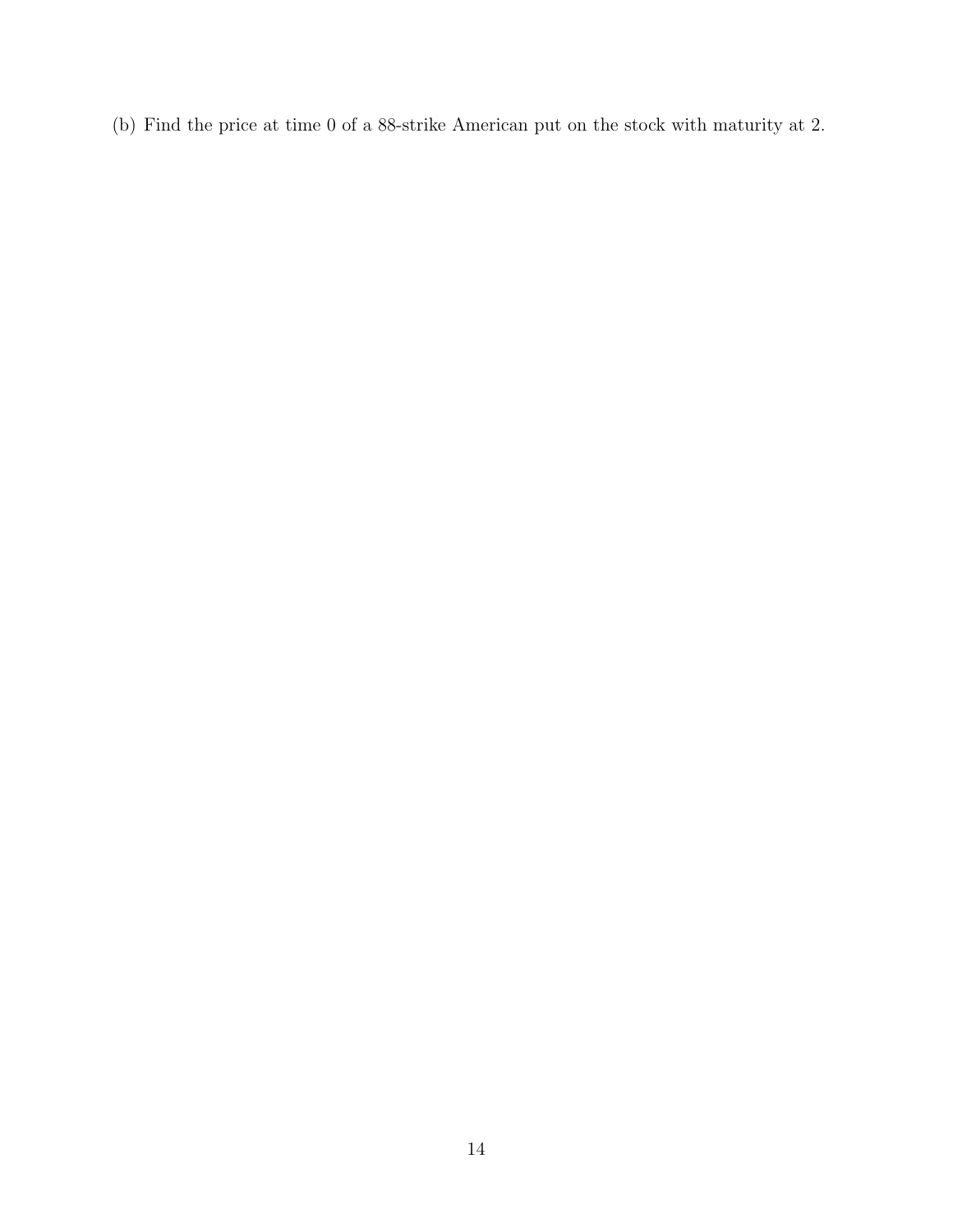13. (2 points) Find the current price of a European call with strike 25 and maturity 18 months from now. Assume the current stock price is 20, the stock volatility is 15%, and the constant continuously compounded interest rate is 10%. Use the table of values for  $\Phi(t)$ (you'll need to use it on the exam.)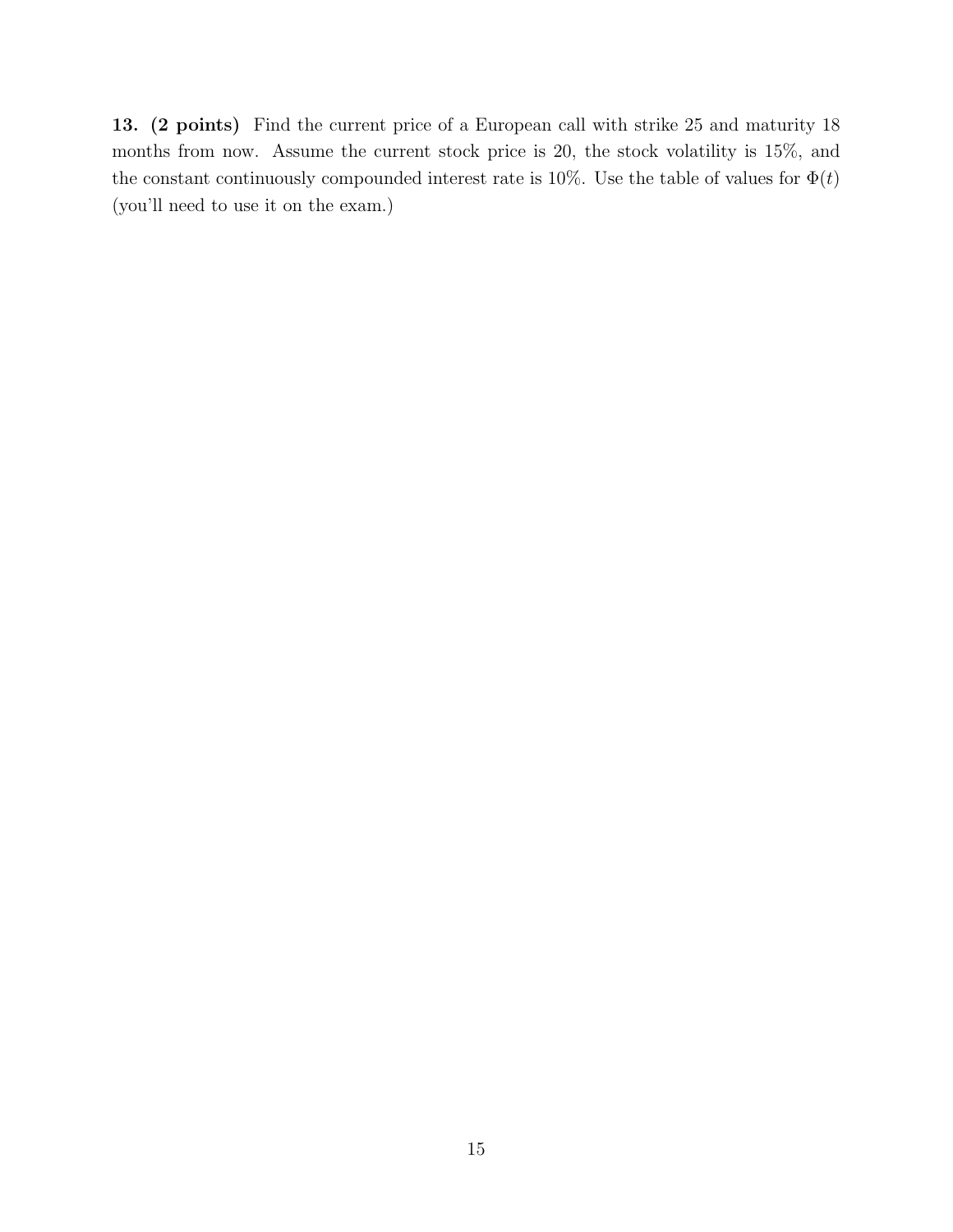- 14. (4 points) Consider an asset paying no income.
- (a) Give a one sentence explanation for why the price of an American call is at least the price of a European call, that is,

$$
\tilde{C}_K(t,T) \ge C_K(t,T).
$$

(b) Prove that the price of an American call and the price of a European call (with the same strike and maturity) are always equal, that is,

$$
\tilde{C}_K(t,T) = C_K(t,T).
$$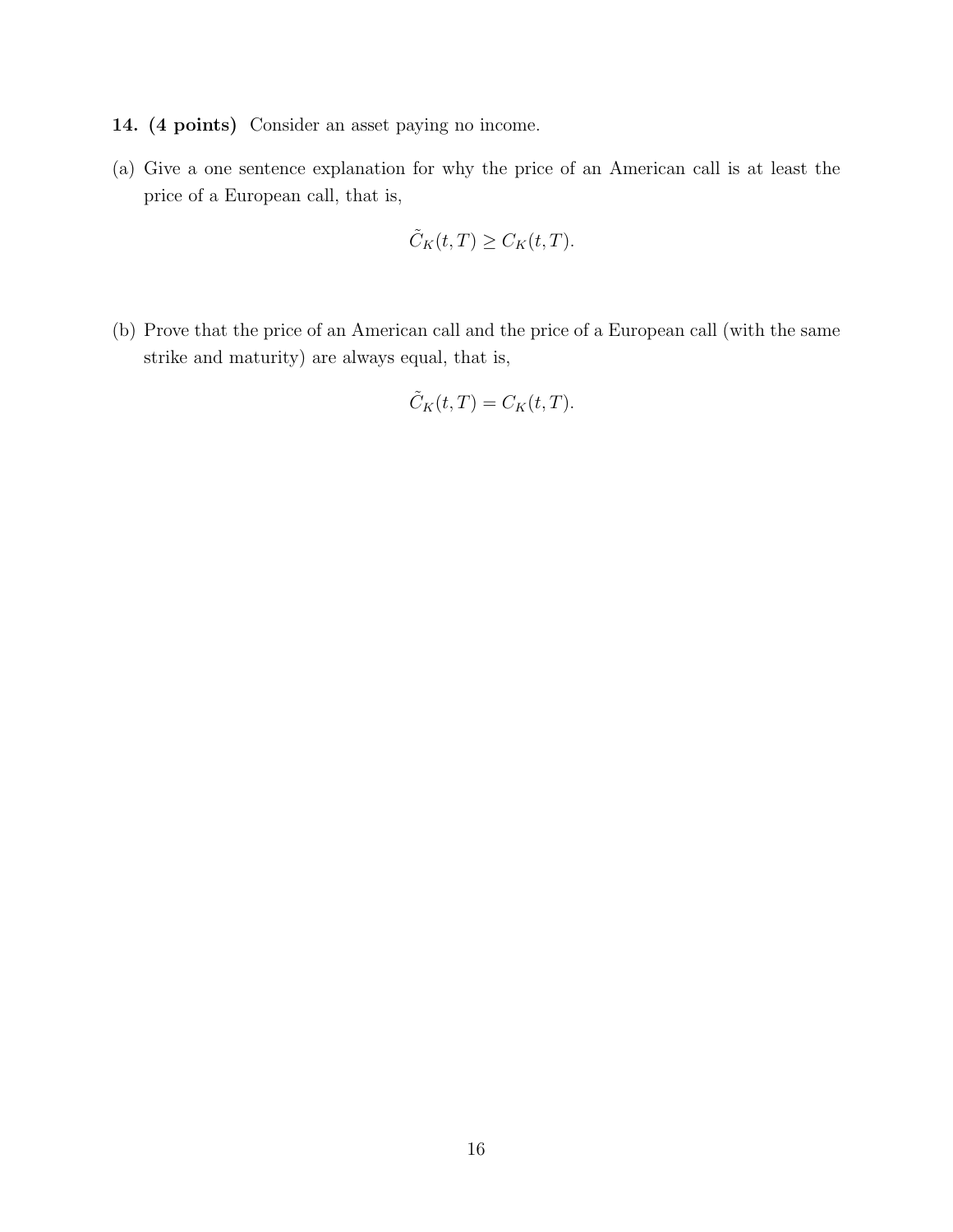#### Formula Sheet

## Forward: Value and Forward Price

$$
V_K(t,T) = (F(t,T) - K)Z(t,T)
$$
  
\n
$$
F(t,T) = \begin{cases} S_t/Z(t,T) & \text{asset paying no income} \\ (S_t - I_t)/Z(t,T) & \text{asset paying known income of present value } I_t \\ S_t e^{-q(T-t)}/Z(t,T) & \text{asset paying dividends at continuous rate } q \\ X_t e^{(r_d - r_f)(T-t)} & \text{foreign currency } (r_d, r_f: \text{domestic, foreign continuous rates)} \end{cases}
$$

## FRA: Value and Forward Libor Rate

$$
V_K(t,T) = Z(t,T) - Z(t,T+\alpha) - \alpha K Z(t,T+\alpha), \qquad L_t[T,T+\alpha] = \frac{Z(t,T) - Z(t,T+\alpha)}{\alpha Z(t,T+\alpha)}.
$$

# Swap: Value and Forward Swap Rate

$$
V_K^{\text{SW}}(t) = V^{\text{FL}}(t) - V_K^{\text{FIX}}(t) = Z(t, T_0) - Z(t, T_n) - \sum_{i=1}^n \alpha K Z(t, T_i)
$$

$$
y_t[T_0, T_n] = \frac{Z(t, T_0) - Z(t, T_n)}{\sum_{i=1}^n \alpha Z(t, T_i)}
$$

Call and Put: Parity (Any Asset), Bounds (Asset Paying No Income)

$$
C_K(t,T) - P_K(t,T) = V_K(t,T)
$$
  

$$
\max\{S_t - KZ(t,T), 0\} \le C_K(t,T) = \tilde{C}_K(t,T) \le S_t,
$$
  

$$
\max\{KZ(t,T) - S_t, 0\} \le P_K(t,T) \le KZ(t,T)
$$
  

$$
\max\{K - S_t, 0\} \le \tilde{P}_K(t,T) \le K
$$

Binomial Tree

$$
\mathbb{E}^*(g(S_n)) = \sum_{k=0}^n g((1+u)^k (1+d)^{n-k} S_0) \binom{n}{k} p^{*k} (1-p^*)^{n-k}, \qquad p^* = \frac{r-d}{u-d}
$$

#### Black-Scholes

$$
\mathbb{E}^*(g(S_T)) = \int_{-\infty}^{\infty} \frac{1}{\sqrt{2\pi\sigma^2(T-t)}} e^{-(x-\nu)^2/2\sigma^2(T-t)} g(x) dx, \qquad \ln S_T \sim \mathcal{N}(\nu, \sigma^2(T-t))
$$
  
\n
$$
C_K(t,T) = S_t \Phi(d_1) - KZ(t,T) \Phi(d_2), \qquad \frac{\partial C_K(t,T)}{\partial S_t} = \Phi(d_1), \qquad \frac{\partial C_K(t,T)}{\partial \sigma} = \frac{S_t \sqrt{T-t}}{\sqrt{2\pi}} e^{-d_1^2/2}
$$
  
\n
$$
\nu = \ln S_t + (r - \frac{1}{2}\sigma^2)(T-t), \qquad d_1 = \frac{\ln(S_t/K) + (r + \frac{1}{2}\sigma^2)(T-t)}{\sigma\sqrt{T-t}}, \qquad d_2 = d_1 - \sigma\sqrt{T-t}
$$

Geometric Sum

$$
\sum_{i=1}^{N} R^{i} = \frac{R(1 - R^{N})}{1 - R}, \qquad \sum_{i=1}^{N} (1 + R)^{-i} = \frac{1 - (1 + R)^{-N}}{R}
$$